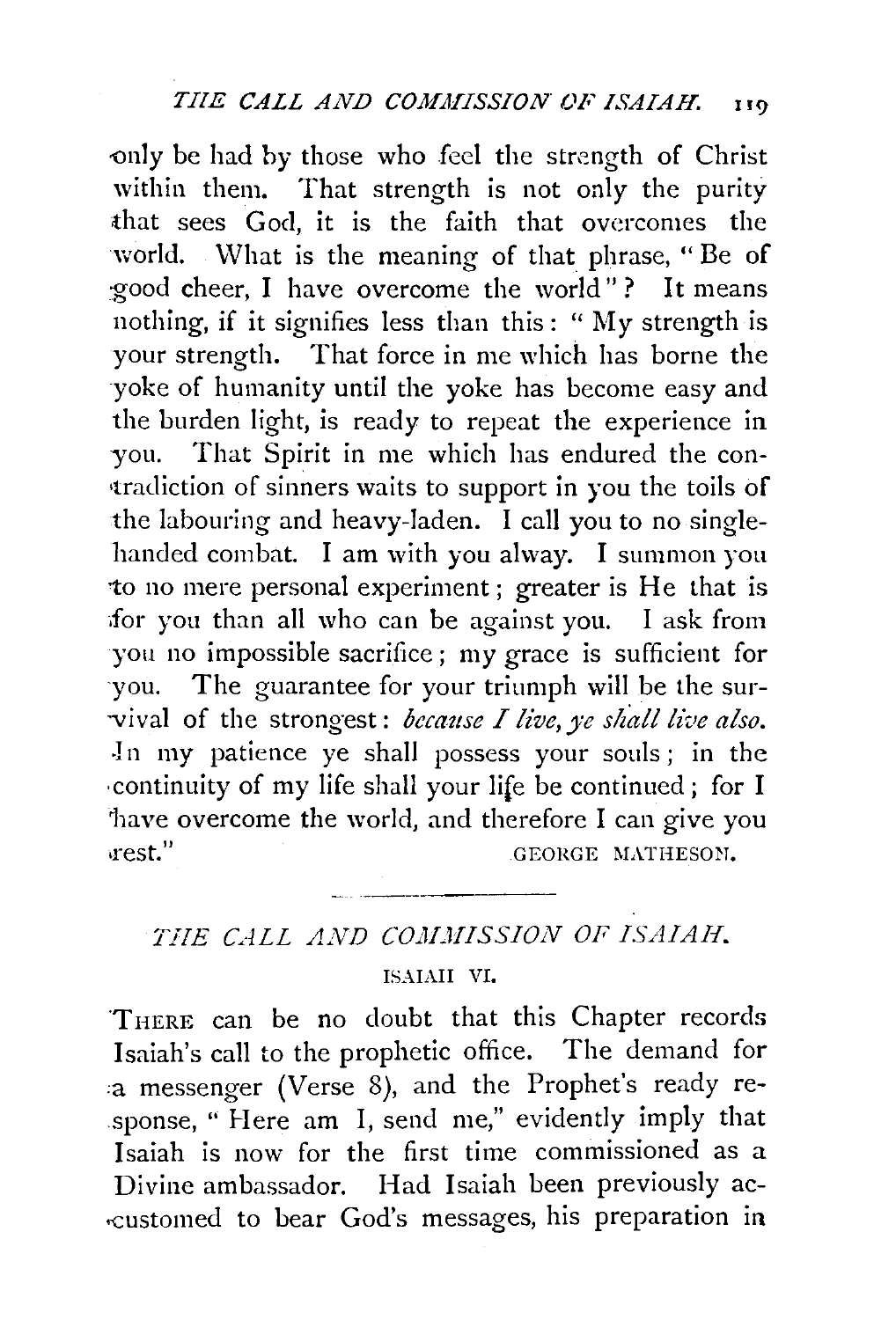being cleansed from sin (Verse 7). and God's hesitation and inquiry, "Whom shall I send, and who will go for us?" are alike unintelligible. The only reasons. that can be urged against this view are  $(1)$  the presumption from the order of the Dook that Chapters.  $i.-v.$  had been delivered before Chapter vi., and (2) the statement of Chapter i. Verse I, that Isaiah prophesied " in the days of Uzziah," while this vision was seen in the year that he died. But it is not the case· that the prophecies are always arranged in chronological order. Chapter i. must, from the nature of its. contents and the state of things it describes, have been. of later date than Chapters ii.-iv; and the dated prophecies of Jeremiah and Ezekiel are not given in the· order of time (Comp. Ezek. xxix. I with xxvi. i.; xxxi. I with xxix.  $17$ ; Jer. xlvi. 2 with xliii. 8, &c.) On the other hand (Chap. i.  $I$ ), "in the days of Uzziah" is sufficiently explained if this prophecy was delivered before Uzziah died, although, of course, Chapter vi. cannot have been *written* till after his death.<br>The Chapter records, therefore, the first mighty

sweep of inspiration that came over Isaiah's soul, and bound him to God as his witness and accredited messenger for the rest of his lifetime. It was his first experience of the irresistible inner pressure of soul that overpowers all hesitancy and all scruple on what account soever, and compels to speech-and to speech in God's name.

We need not spend much time in reflecting on the mere form of the prophecy-on the fact that it is presented as a vision ; what we need to care for is the Prophet's meaning. No doubt it is remarkable that this is the only case in Isaiah's prophecies where a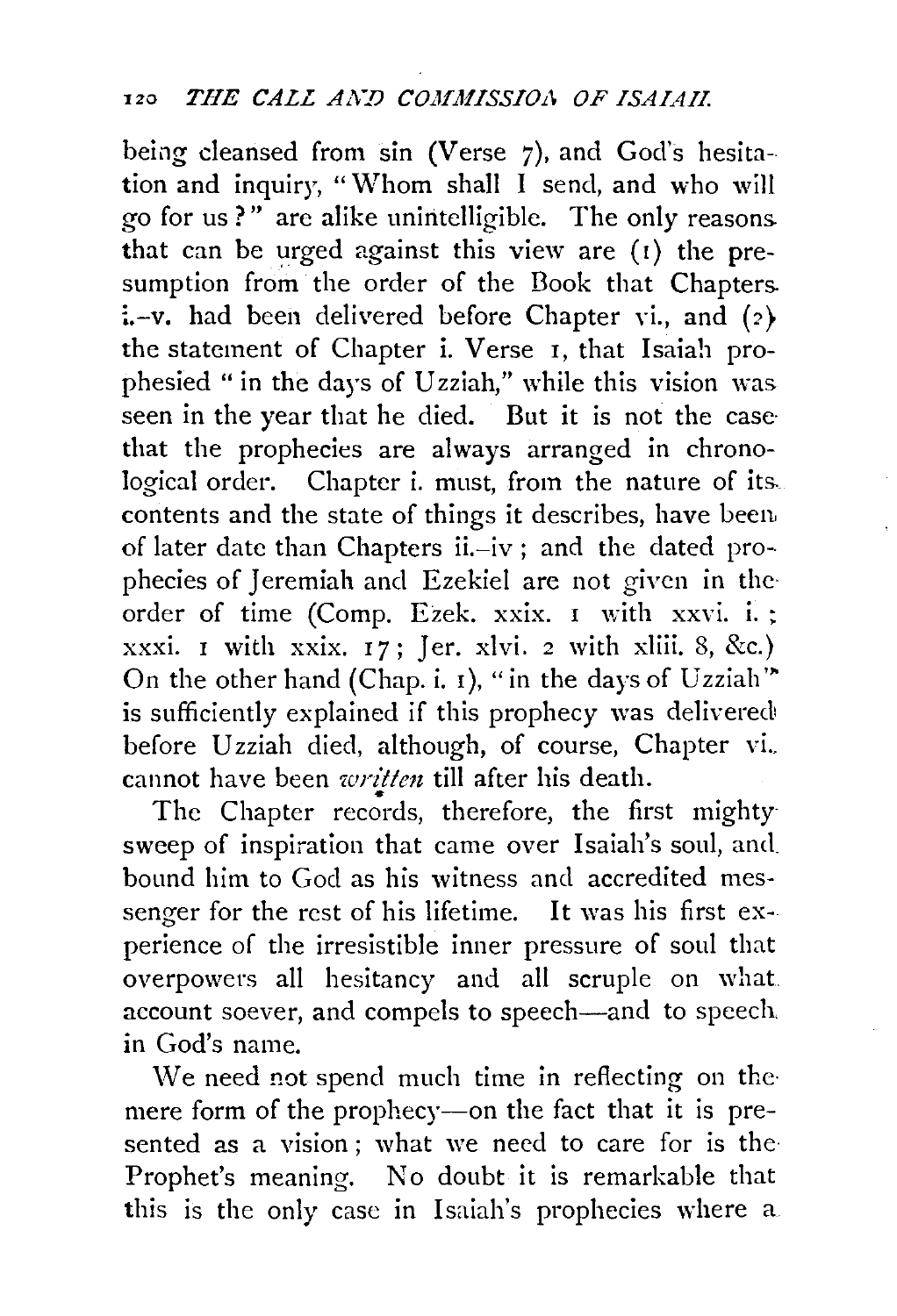vision occurs as a mode of prophetic revelation : a fact that raises a somewhat interesting question, on which there has been much discussion, viz., whether the actual ;process of revelation, or only the Prophet's mode of presenting the revelation, was here different from the ordinary. That is to say, did the Prophet actually see and hear all this exactly as it is narrated; or did he merely throw his own complex experiences-his fears and doubts and struggles and God's way of meeting them-into this artistic shape as one that would render them most intelligible and impressive to his hearers ? This question is of great interest and some importance; but there seem to be no sufficient data on which to base .a very confident opinion on either side. In favour of the supposition of real vision, there are mostly only *.a priori* deductions as to what must be the nature of Divine revelation, and more especially the mechanical theory of inspiration, which makes the prophets mere involuntary instruments in God's hand. But in that -case any one might be a prophet; whereas we find that prophets arc taken exclusively from the men of genius .of their time... All that needs to be held to, in order to conserve the trustworthiness and truth of the Bible as a revelation, is this, that the literary form chosen by the Prophet gives no incorrect representation ; that his experience and the contents of the written vision really .correspond, when the vision is understood as he meant it to be. To this extent we must argue for the vision being held to be *real,* but not beyond this. It seems to us quite enough if the Prophet has thrown his complicated experience, extending perhaps over weeks or months, into the picture before us. And his prophetic insight and inspiration guarantee to us the correctness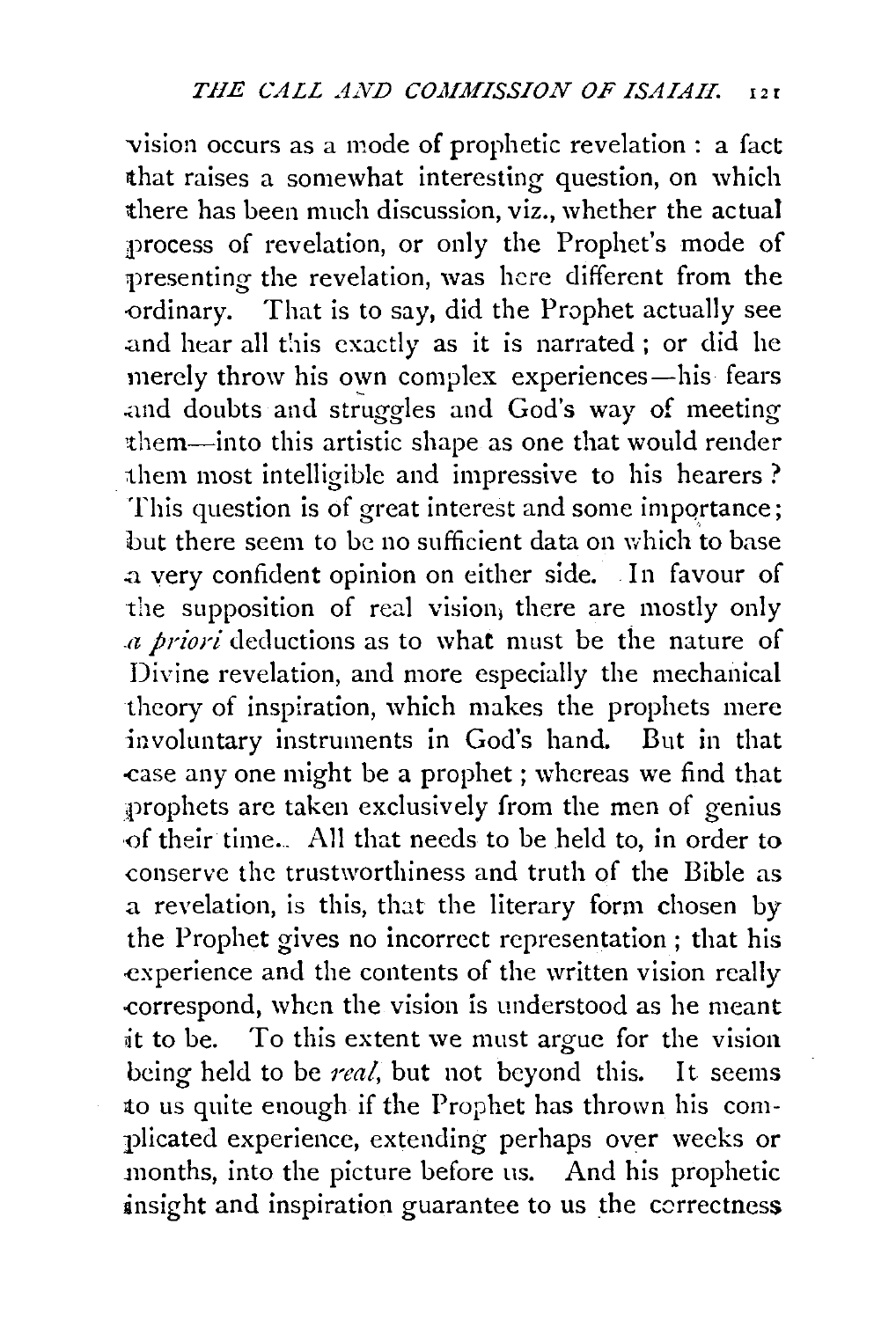of the picture, when we understand it as he understood it. Whether the imagery of the vision was ever presented to the Prophet's mind as one whole in its pre-sent shape, in a dream or reverie, will probably never be known, and is of no consequence. It suffices us toknow that the meaning is real experience. Were we to insist on holding that all this must have been seen, because it is said to have been seen, we should soon beinvolved in difficulties with other scriptures, for "noman hath seen God at any time."

The scene of the vision is laid, most probably, in. heaven; for the word " temple" (Verse 1) means-" palace" also, and could be applied to the heavenly palace; whilst "on a throne high and lifted up" would have been replaced by " between the cherubim " had the earthly temple of God been meant. Yet because the elements of all human representations of the unseen must be supplied by what is seen, the heavenly palace is conceived merely as a kind of duplicate of the: earthly temple, especially as the same Hebrew word. names both. The one has "an altar" (Verse 6). "doors, and posts" (Verse 4), "winged creatures surrounding God" (Verse 2), and choirs that praise God's glorious holiness (Verse 3), just as the other. The. Israelites called their temple "God's house," "where: he delighted to dwell;" and although they knew that this was but a figurative description, and that only-God's presence to spiritual experience was meant; still they could not help being influenced by this custom when they wanted to form some conception of God's. heavenly dwelling-place. They would naturally conceive it with the forms and divisions and arrangements. with which they were familiar in the earthly house.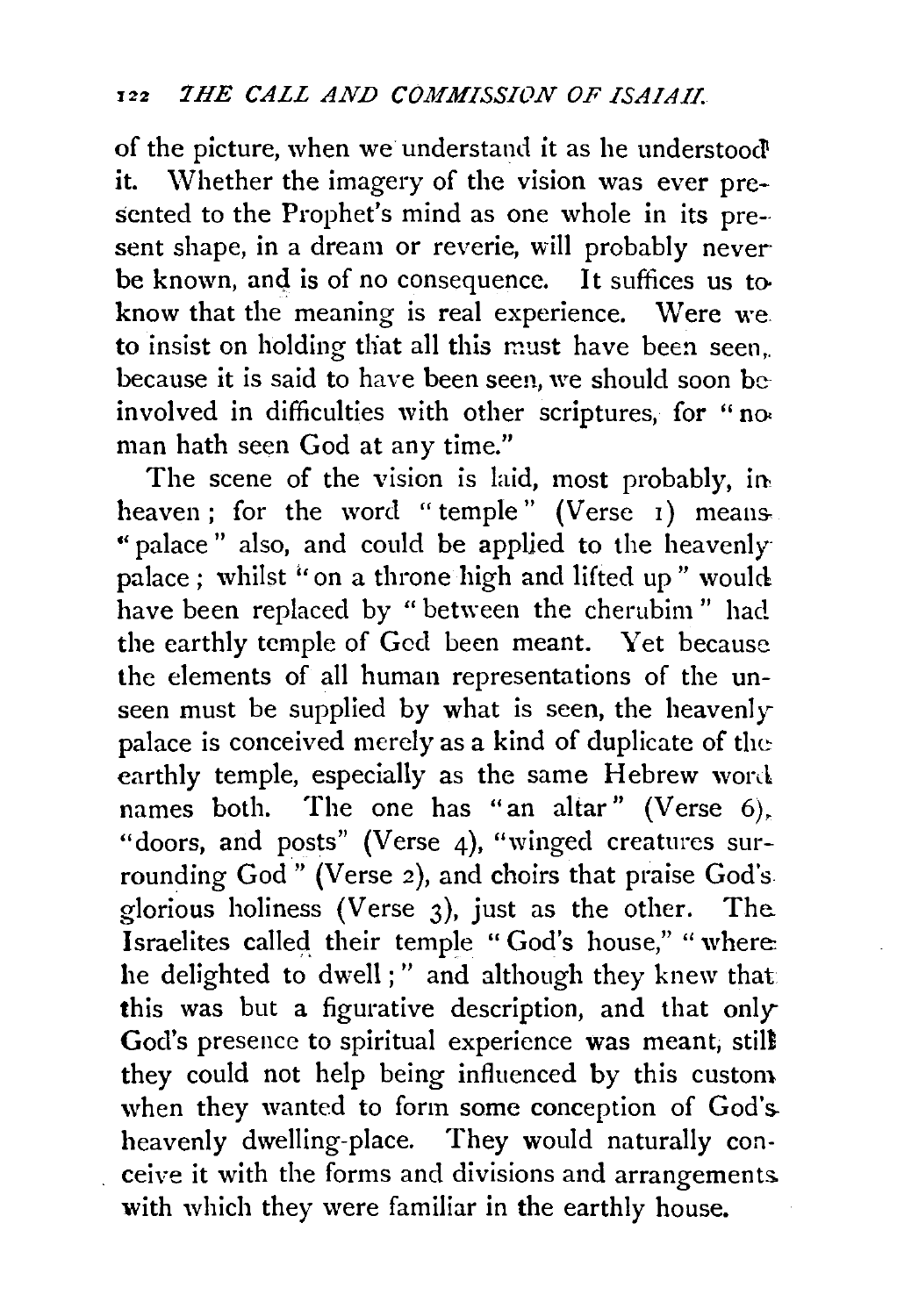The throne is "high and lifted up," and his flowing royal robes "fill the temple:" the whole appearance of Jehovah is majestic and imposing beyond an earthly king's (Verse 1). " Beside him stood the seraphim :" is not "above it," but indicates the position of servants waiting on their lord, as עליו very often does. (See I Sam. iv. 20; 2 Sam. xx.  $11$ ; I Kings xxii. 19.) They seem to be arranged in two rows, at Jehovah's right and left (cf. I Kings xxii. 19), for their praises are responsive: "one kept crying unto another, and saying, Holy, Holy," &c. The seraphim cover their faces and feet in reverential awe : they are umvorthy to be seen by Jehovah, so great and holy is He. "The house is filled with smoke," as the earthly temple usually was when God descended to communicate with men.<sup>1</sup>

The immediate effect of the vision on Isaiah was an overpowering consciousness of his sinfulness, and a fear of instant death at the hand of God (Verse 5). It was apparently a universal belief among the ancient Hebrews that the sight of God would be instant death to a man. We see this clearly in the fear of Gideon when he discovered that his unknown visitor was "the angel of the Lord" (Judg. vi. 22): so with Manoah (Judg. xiii. 22) and Jacob (Gen. xxxii. 30 : See also Exod. xxiv.  $I1$ , and Gen. xvi.  $I3$ ). <sup>2</sup> The Greek myth of Jupiter and Semele, and the Greek ideas about  $\nu\nu\mu$ *cpo"A1J"frla* shew that similar views were not unknown even outside of Israel. And among the Hebrews this doctrine is not due to revelation : it appears in the history always as a tradition inherited from remote antiquitya natural outgrowth of the natural consciousness of sin.

<sup>&#</sup>x27; Exod. xl. 34 ; I Kings Yiii. 10, I 1 ; Ezek. x. 4·

<sup>&</sup>lt;sup>2</sup> Where the most probable rendering is, "Do I still see *(i.e.*, live) after my seeing [God]?"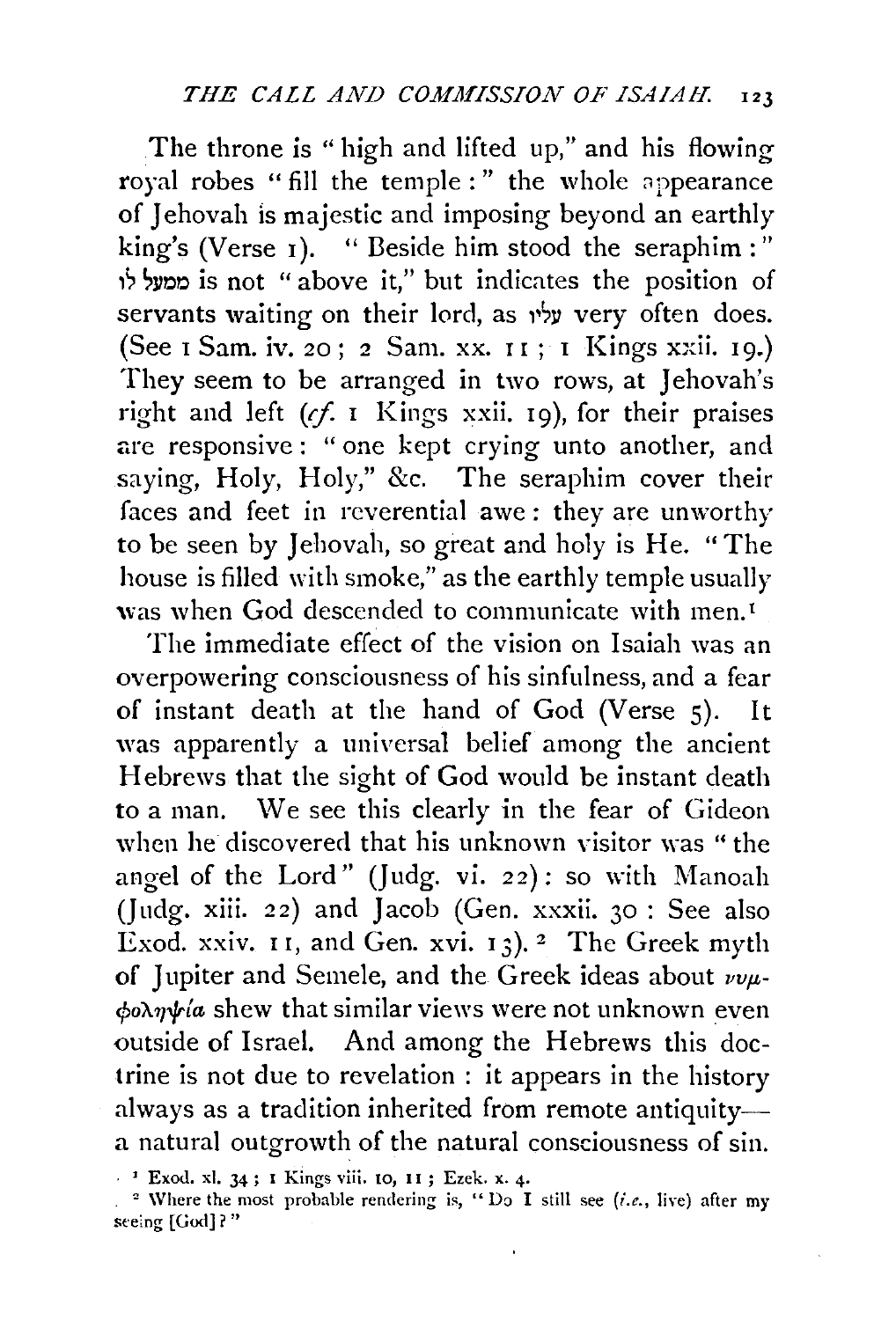It forms a strange illustration of the knowledge man has always had of his own guilt in God's sight, and the danger of Divine punishment he constantly lies under. Man cannot conceive God appearing to him for any other purpose than to execute judgment ; so pure is God, so impure is man! This belief may have degenerated with many into a mere superstition, a blind belief whose meaning and reason was forgotten; it seems little better with Manoah. But it is not so with Isaiah. He knows well the reason of his danger: "I am a man of unclean lips, and I dwell among a people of unclean lips." He feels his own sin, and feels his solidarity with a nation that is sinful too. God's mind towards the whole nation must be one of wrath and threatening, unmitigated by the presence of righteous persons to leaven the mass. (See Gen. xviii.  $23-33$ .)

But he had not long to wait for a sign of mercy and pardon (Verse 6). " Then flew one of the seraphim unto me, having in his hand a hot stone, which he had taken with the tongs from off the altar." The thing denoted by יוֹצְפָּה is peculiarly Oriental, belonging to a state of society that has now passed away in the West; and hence we have in English no word that properly translates it. The rendering of the Authorized Version, " a live coal," *i.e.*, a burning log (for of course in those days the fuel was wood), is totally wrong, and, indeed, the conception is too grotesque to be for a moment entertained. The יְצִפָּה is a stone kept in all ancient Oriental households as a means of applying heat to household purposes. In order to bake cakes  $(rf)$ . <sup>1</sup>Kings xix. 6, "cake baked on the hot stones"), or to roast flesh, the stone was first heated in the fire, and the wet dough or the flesh spread out upon it, the stones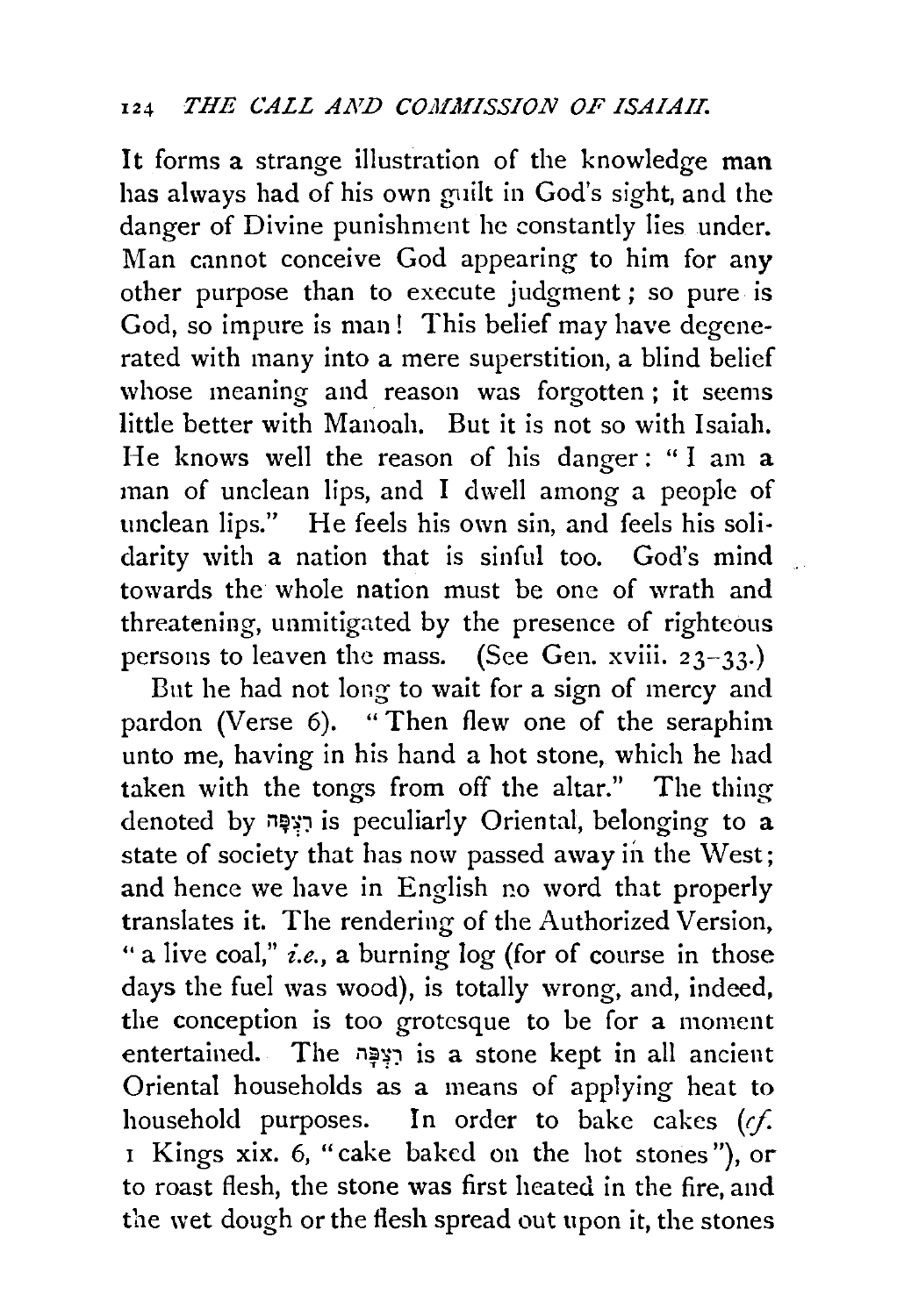as they grew cold being exchanged for hot ones fresh from the fire. To boil milk, the hot stone was plunged into it when contained in the leathern skin that served alike as cauldron and pitcher. In short, the heated stone was a primitive means of applying fire wherever fire was needed. The Prophet, carrying the similitude of an earthly household into the heavenly palace, assumes the presence of such an utensil on the hearth, which here of course must be coaceived as an altar, on the model of God's earthly dwelling-place. seraph takes the hot stone from the altar and lays it on the Prophet's lips, which he had himself mentioned .as the special scat of sin, and announces to him also in words the forgiveness of his guilt : " Lo, this hath touched thy lips, and thine iniquity is taken away, and thy sin purged."

This symbolic act of the angel would perhaps be quite intelligible to the contemporaries of the Prophet; but it is undoubtedly very obscure to us. The act is intended to shadow forth in some way the cleansing of the Prophet from sin ; but what is the connection between such cleansing and the touching of Isaiah's lips with the stone heated on the altar fire ? What is the *tertium comparalionis* of the symbol ?

The stone is a means of applying fire, as we have seen ; when, therefore, it is brought to the lips of the ~)rophet, it is the same as if the whole altar-fire had been brought there ; and that again is the same as if the Prophet's "unclean lips" had been laid on the .altar. The everyday use of the stone would at once suggest this to the mind of Isaiah's hearers. The angel's act, therefore, is as much as to say: "Lo, I lay thy sinfulness on the altar-fire; and thou art cleansed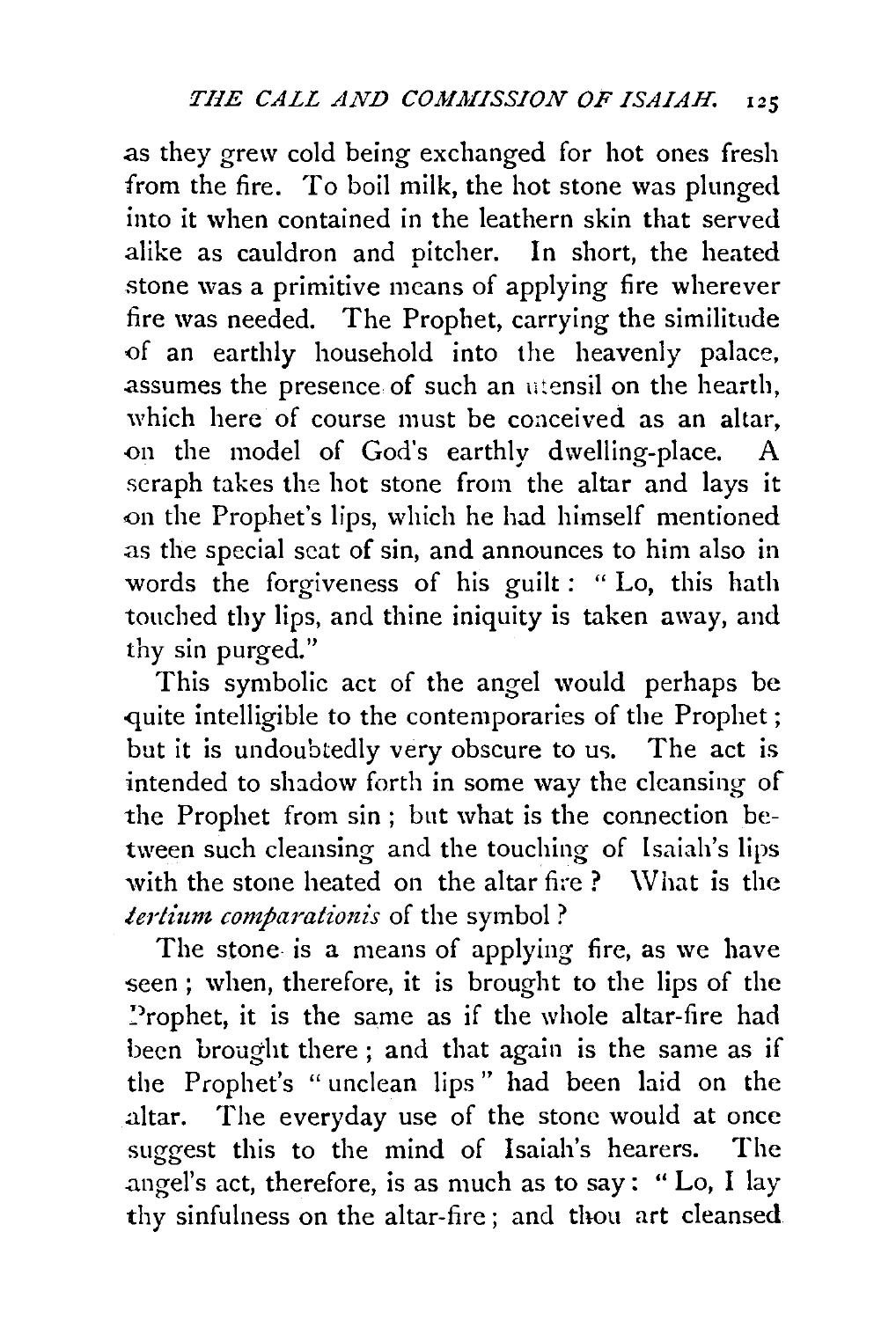from sin thereby.'' But how should laying on the altar cleanse from sin ? Gesenius, in his Commentary, compares Malachi iii. 2, 3 (" a refiner's fire "), and refers us to the belief, so widespread in antiquity, in the purifying power of fire. But, even if this were not too mechanical, and almost too magical, to satisfy. us, laying on God's altar-fire irresistibly suggests sacrifice ; and we can hardly suppose that the Prophet did not, in some way, have sacrifice in his mind. It is to be presumed. at the very least, that the meaning of the Prophet is. not different from what he believed to be the meaning -of sacrifice. Now, whatever differences of opinion. there may be regarding other parts of the sacrificial ritual, all schools agree that the laying of the sacrifice on the altar and burning it, in whole or in part, signifies its presentation to God. The sacrifice is given to God by being burnt ; no one supposes that the burning is to purify or " refine" it. The idea of purifying is. totally irrelevant to the laying of sacrifice on the altarfire. To lay on the altar is to give up to God-to make wholly his. Here, then, the angel says to Isaiah in substance this : "Thy sin-defiled nature" ("lips") " I lay on God's altar. I make it all his again. The uncleanness of thy nature consisted in its opposition to God; for all sin is selfish action, as opposed to action for God, and now all the opposition of thy nature to God is taken away. Thy nature is, by this act, devoted wholly to God. Dy Divine power thou hast been suddenly, miraculously, turned into one from whom all selfish thoughts and words and deeds arc taken away, into one whose every thought and desire is toward God; into one wholly consecrated and devoted to God ; and therefore into one wholly pure."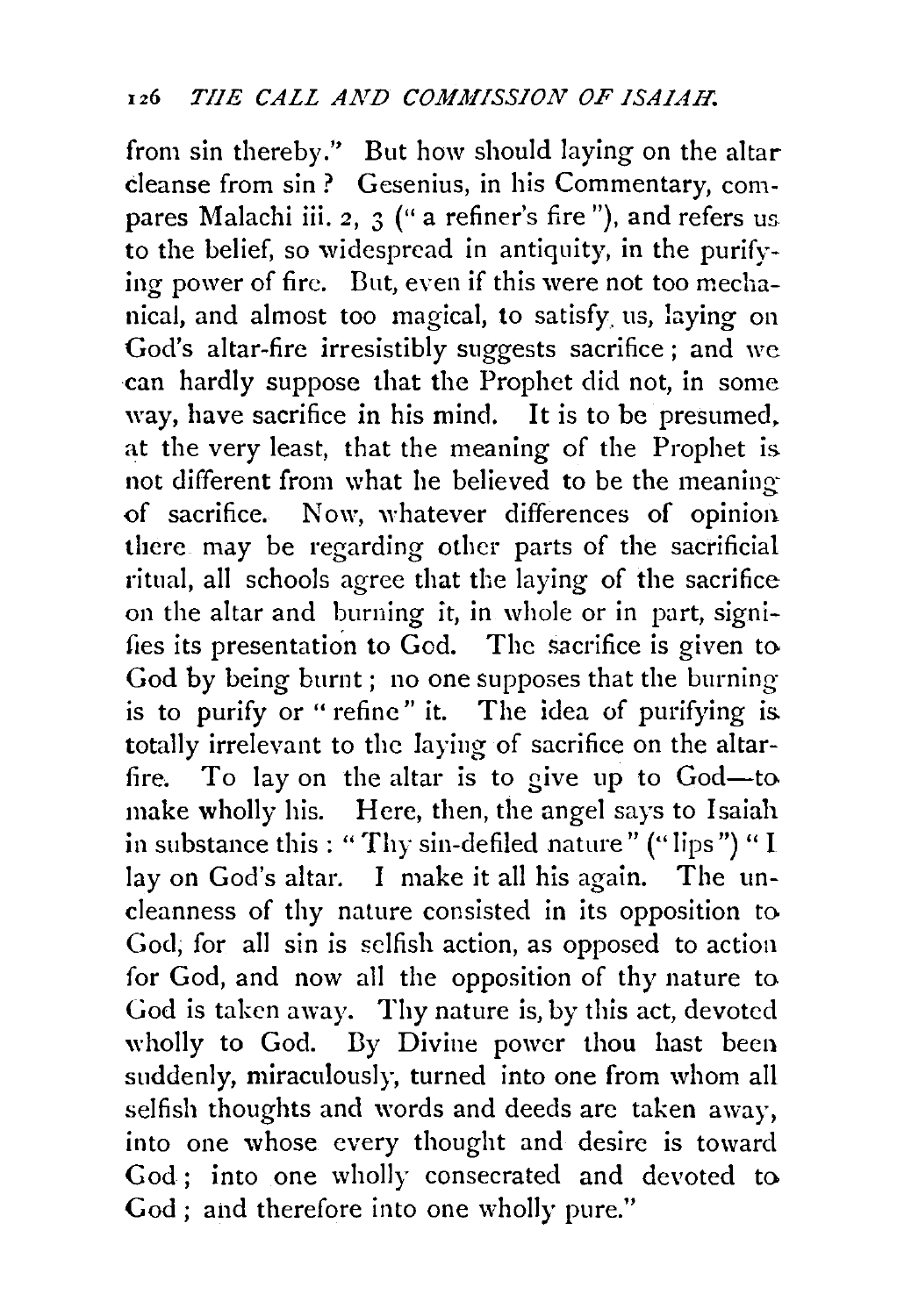All this is done only in symbol, of course; not in. reality. What the Prophet receives is in truth only God's twice-repeated assurance that He looks on the Prophet as one thus cleansed and devoted; that He *overlooks* the Prophet's past sins; that He *imputes* to him the purity of consecration ; or, in short, that God pardons and forgives him. The essential core of the idea of forgiveness, in the New Testament as well as in the Old, is just this, that God treats guilty but penitent men as if they were not guilty, with a view to freeing them from their guilt, and making them righteous. Isaiah conceives of his forgiveness under forms familiar to his time. He, a sinful man, is laid on the altar of God, and made wholly clean in God's sight, whatever the imperfections that may still cling to his nature. whatever selfishness or self-will may still mar his reconciliation to the will of God.

Of course, however, the change of will-from a selfward to a God-ward direction-does not long continue merely imaginary, or in symbol only; for, in all time, God's treatment of men as if their wills were devoted to Him, God's loving forgiveness of men's sins, has been the chief means of subduing man's will to Him in actual fact. He who has been forgiven does become what God has already treated him as being - a man whose life is devoted to God. "Ah, Lord ! for I am thy servant. I am thy servant, the son of thine handmaid  $(i.e.,$ thy homeborn slave, wholly thy property); *thou hast loosed my bonds*" (Psa. cxvi. 16). Forgiveness awakes. love to God, and love to God is the fulfilment of the law. This soon appears in Isaiah's vision. No sooner has he received the assurance of Divine forgiveness, than he hears the Divine call for a messenger: "Whom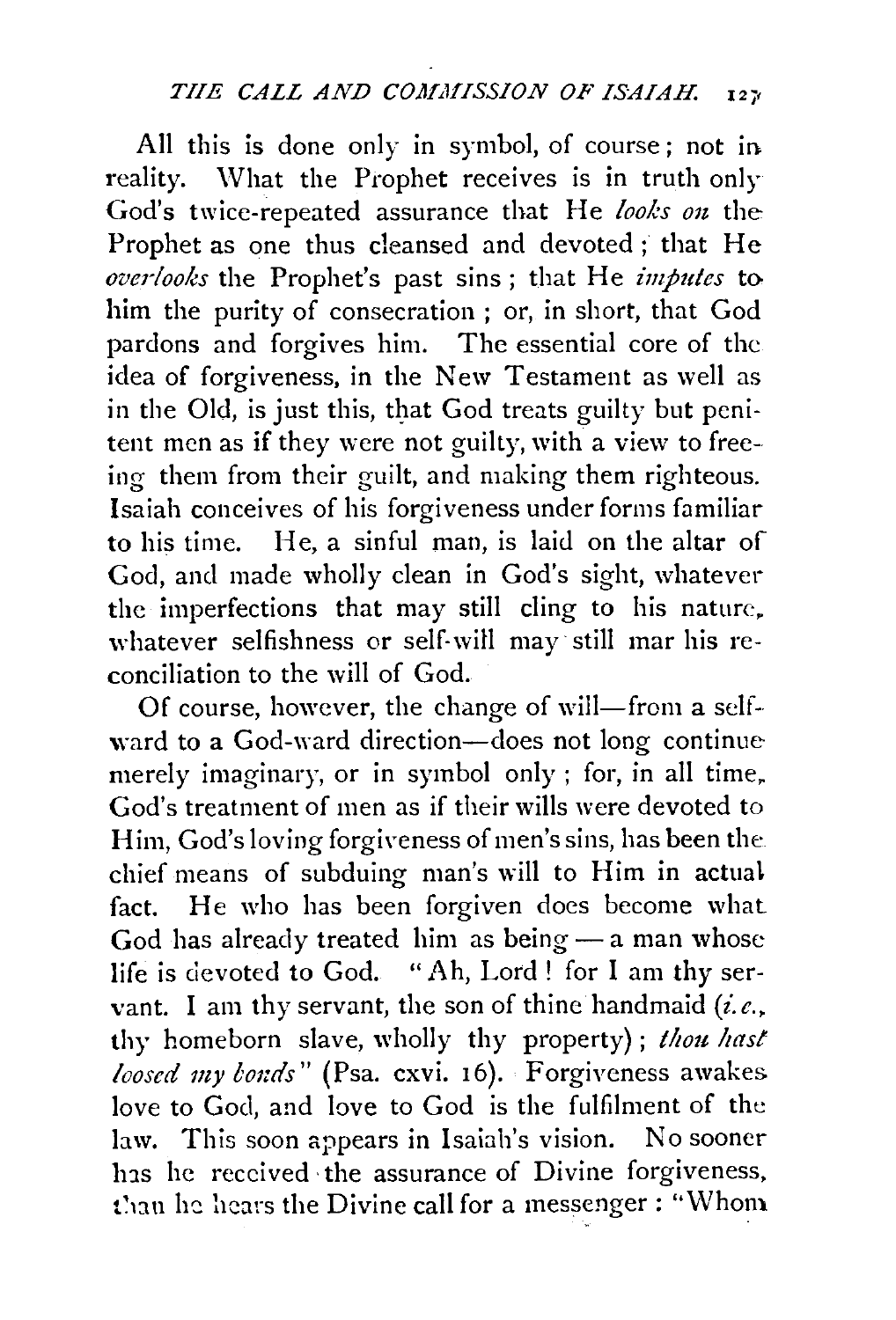shall I send, and who will go for us ?" and he answers at once, "Here am I, send me." God may be at a loss for men to bear his message, so long as they have not tasted of God's love; but one who has just been freed from death, and has received a full pardon, is his for whatsoever service He may need him. And so Isaiah is called to be a prophet, and has consented to the call.

So far regarding God's engagement of Isaiah for the prophetic office, if such a phrase may be permitted. But let us pause here to ask why the Prophet thought it needful to publish this account of his call. For whether the vision came to him as a whole, or was, in so far as concerns its form, the fruit of his creative activity as a poet, there is as yet nothing but a private transaction between God and Isaiah. Why was it needful to publish that ? The only reason we can conceive of is that the Prophet needed to give a justification of his public assumption of prophetic work. And that implies in the community a suspicion of prophetic men, and in the young Prophet's mind struggles and hesitation such as we can easily conceive. He had, perhaps, for long been marking the irreligion and wickedness of his countrymen, and in his soul had heard God denouncing woe after woe upon them for their iniquity; but should he take it upon him to give forth such prophecies? Would they not laugh the stripling out of all countenance, if he should put on the prophet's mantle? Would they not scoff at and scorn him ? Could he bear their persecution ? Could he stand the anger and disgust with which his worldly .companions would greet him ? Could he bear to be cried down as unpatriotic, prophesying woes to his own fatherland? But while he thus pondered over the diffi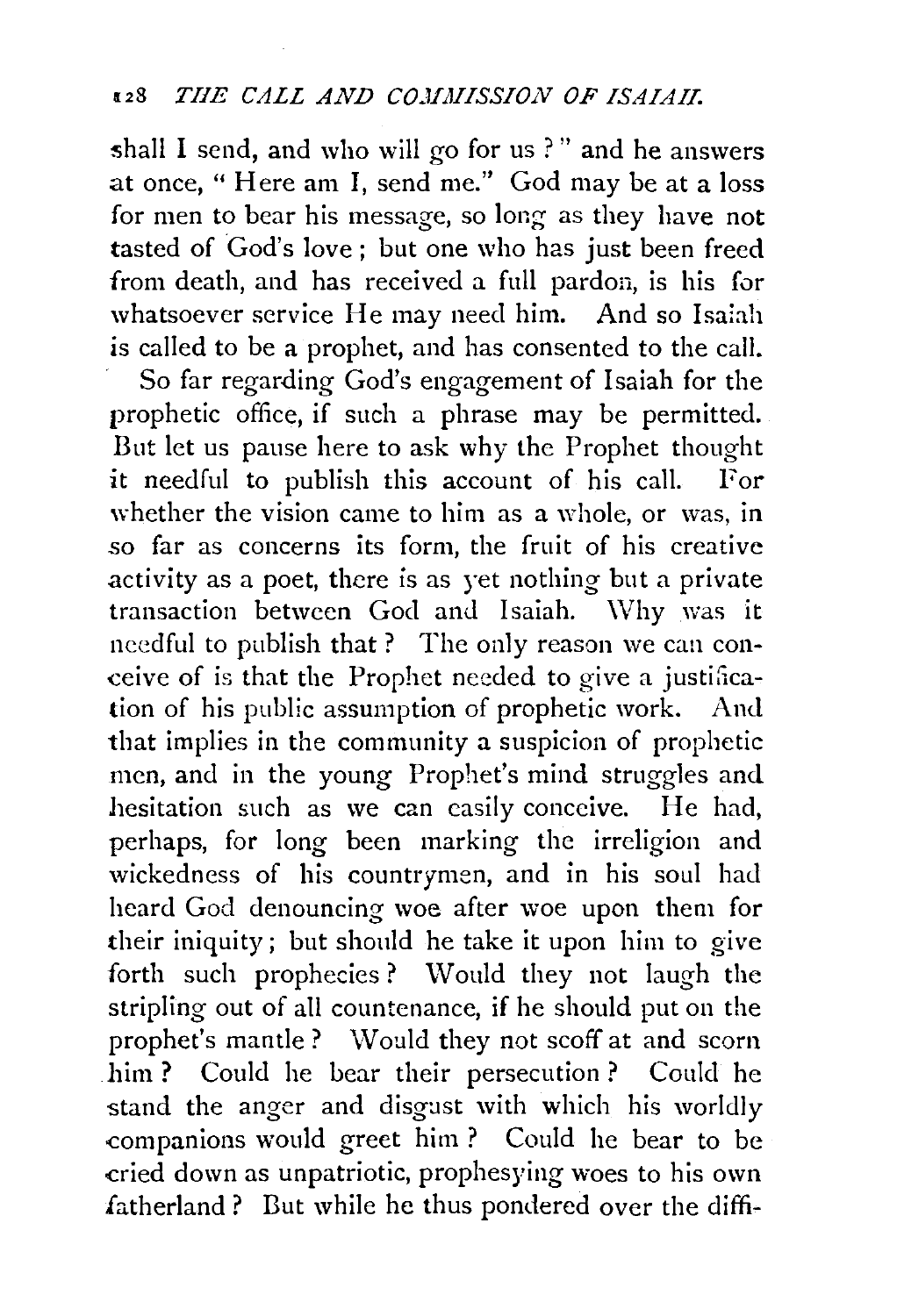culties of the prophetic calling, and felt inclined to keep silence and leave prophesying to others, there rose before his mind again the royal majesty of Jehovah-- the seraphim praising his holiness till the door-posts trembled; his own undone state in presence of a Judge like that ; and then the gracious forgiveness that he received, announced in word and sealed by symbol ; and he could not refuse to take up the irksome duty : nay, the duty ceased to be felt as irksome. And this picture of his call he holds up half before himself, as. the answer to all the timid fears of his own heart, and half before his countrymen, as his reply to all the objections they might raise against his prophetic commission. " Keep silence I cannot! The message is Jehovah's, not mine. Ye may say what ye will; I cannot help but prophesy : I am compelled to speak. God made me his willing slave by that act of free forgiveness ; since then I listen not to flesh and blood, I am my Lord's. The responsibility for the message is. his. \Vhatever He bids me do, that will I do; I have no will of my own. He saved me from death."

We venture to think that the vision is best interpreted by treating it as the response to some such questionings and scruples as these. They could not but arise when Isaiah felt called on to speak to his. fellow men in Jehovah's name. The poetic power of the piece is a sign of the extent to which the Divine promptings had filled and roused his spirit, a measure of the intensity of the struggle between human inclination and Divine inspiring power.

This mode of interpretation is strongly confirmed when we proceed to look at the message which the Prophet is sent to deliver (Verses 9, 10).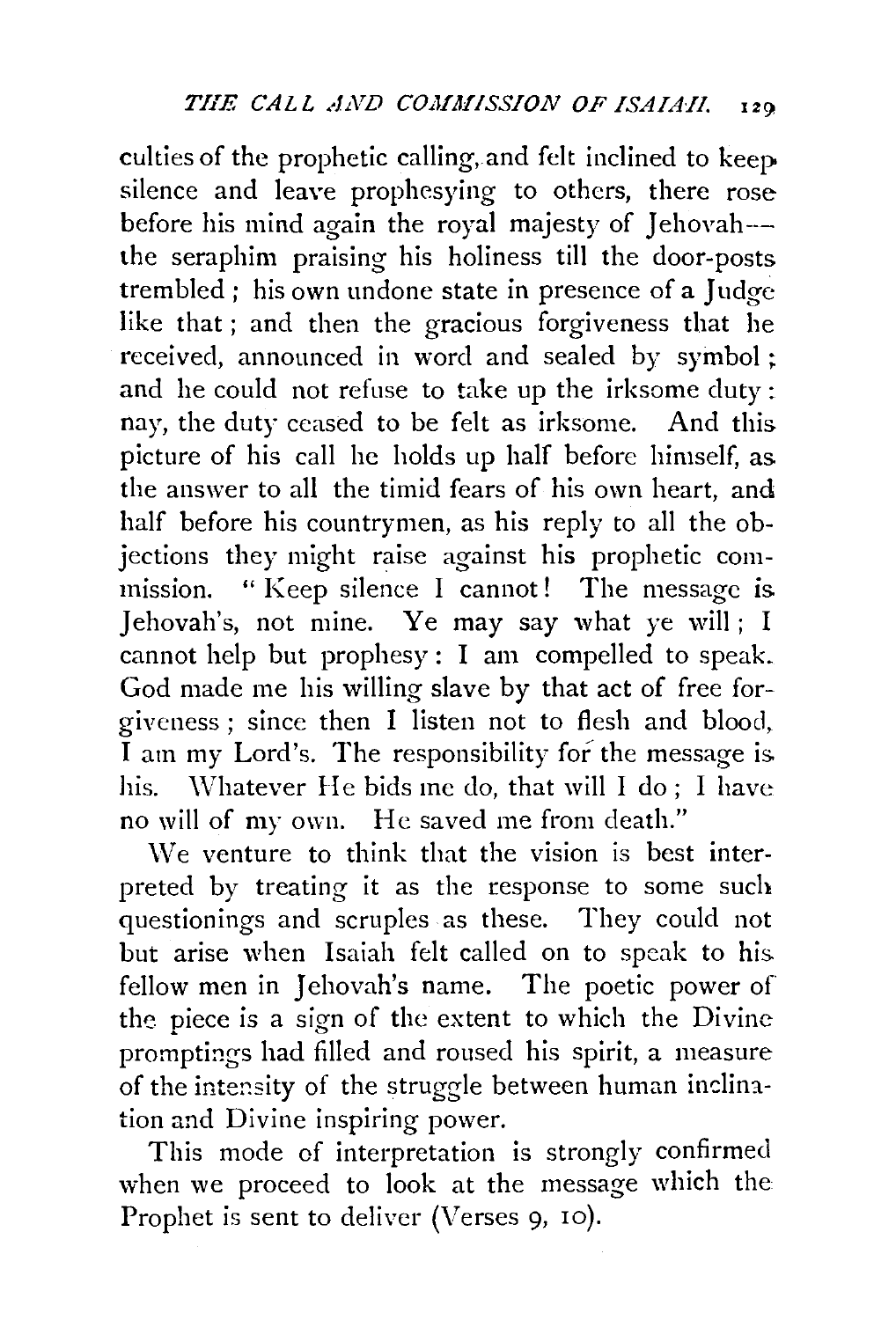Go and speak to this people, Go ye on to hear, but do not understand, And go en to sec, but do not perceive: Make thou the heart of this people fat, And make their eyes heavy, and blind their eyes ; That they may not see with their eyes or hear with their cars, Or reflect in their heart, and repent, and be healed.

The force of the infinitive absolute placed after the verb in Verse 9 seems to be, "Hear ye ever on," or "go .-on hearing." (See Ewald's *Leltrbuch,* § 28ob, p. 49 ff. in Mr. Kennedy's Translation.) "To make the heart fat" is to make it inaccessible, unimpressible. (Comp. Psa. cxix. *70* and the frequent phrase "uncircumcised in heart, Deut. x. 16, &c.). The word we have ren- ·dered "blind" is a strong metaphor; it is, literally, " paint over, besmear," so as to shut out the light.

It is clearly impossible to understand this passage •literally; it is strongly figurative on the very face of it. God does not send men prophets with the intention -of increasing their hard-heartedness and guilt. God never can desire the increase of guilt or do anything to promote it; "judicial blinding" is but a convenient figure of speech that conceals our ignorance. But conceive the young Prophet wrestling with Divine convictions that he was impelled to announce, and yet held back, as we have supposed, by the fear of persecution. Was he not also deterred by the thought of how many prophets Israel had already had? Why should he add another to the unsuccessful attempts already made? \Vhy should he increase the sin of the people by giving them another series of Divine messages to disregard and reject? They were so accustomed to seeing God's wonders, and hearing his words, that prophecy pro- ·duced no impression upon them. Its only result could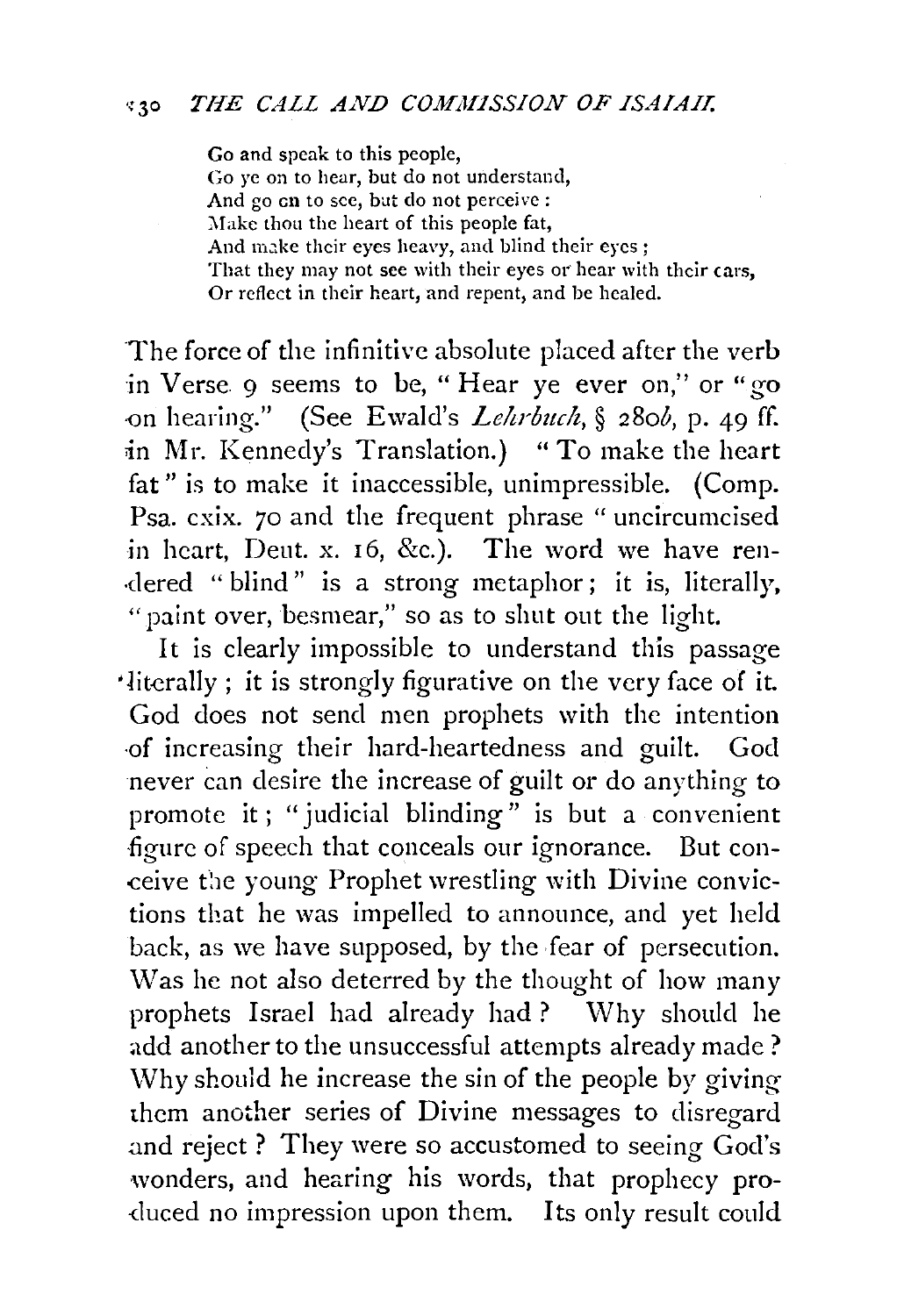be to make them more callous and unimpressible than ever, to lessen still more the chance of arousing them. But then the Divine reply is, " Be it so : I want thee to prophesy nevertheless. I want thee to harden their hearts by one more warning. I do not send thee with any hope or expectation of success. If you fail to bring them to repentance, it will not surprise *me."* And the Prophet, in announcing this to the people, tells them that he prophesies simply *because Fehovah bade him,* not hoping for success, or looking for it; nay, willing to find his success in failure. Hitzig (see his Commentary, *in loco*) thinks it impossible that Isaiah could have begun his career with so despondent a view of his work ; and therefore he places this Chapter late in the Prophet's life. But we venture to thihk that a very low estimate of what one is likely to accomplish is not uncommon or unnatural in workers for God ; and, moreover, that it is not at all the worst state of mind to commence really successful work in.

But this is only half the meaning of the message ; it has a reference also to the people. It is the first word of warning that God sends them by the new voice. And a terribly awakening message it was, doubly forcible because of its indirect form : " I come .as God's messenger among you ; but not to call you to repentance. No, your treatment of such messages hitherto has made even God despair of you. You have been often warned that death is the result of your conduct ; and I come not to warn you again. That were useless : I come only to seal your doom. You have always put off repentance to a more convenient season ; and God, in anger, has sent me to seal up the fountains of repentance in your hearts, lest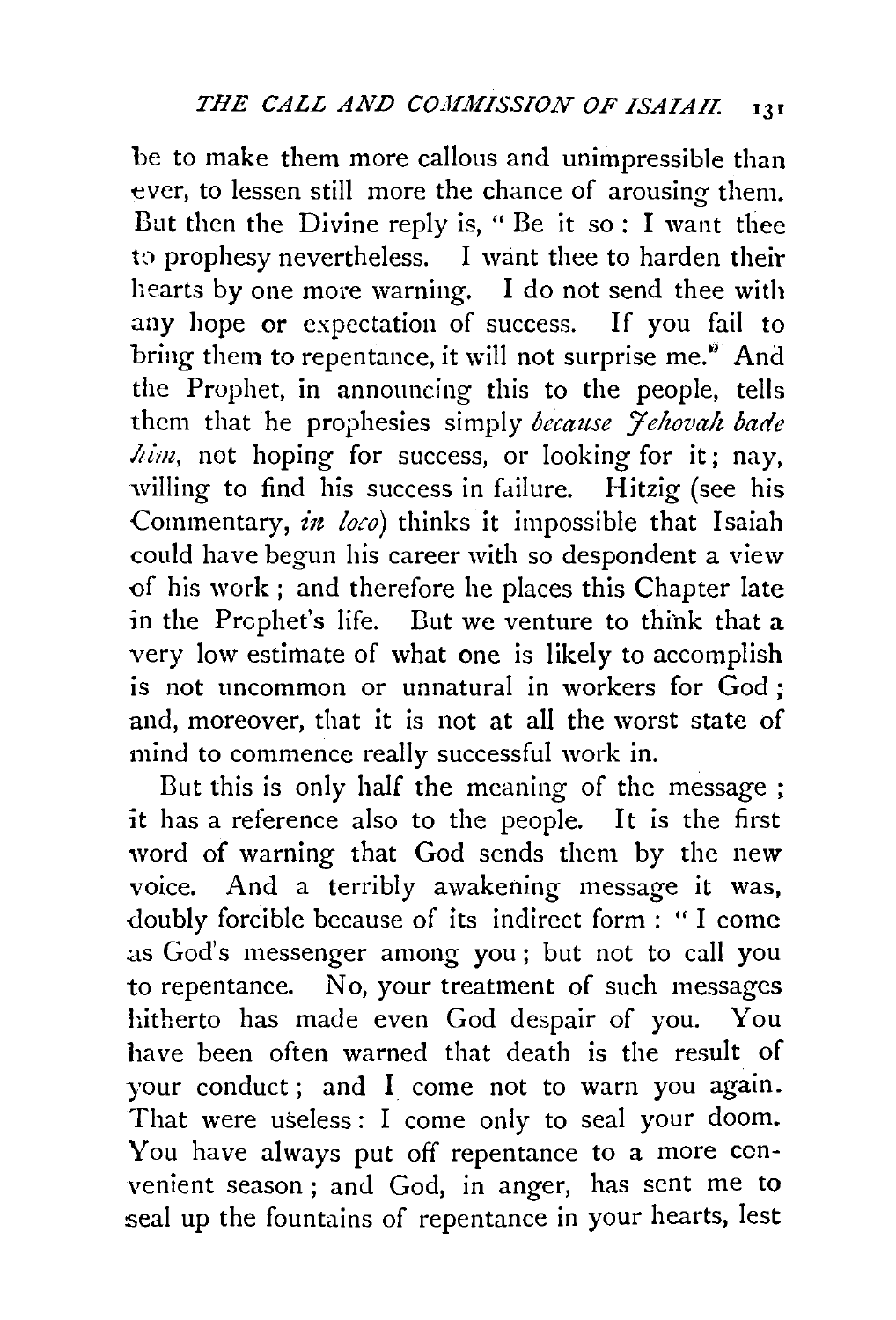ye should escape the doom ye have merited." God foresees that Isaiah's prophetic activity will only harden and sear, not bring to repentance ; and yet in love and mercy He sends a prophet with one last warning, so that, by a strong figure, He may be said to intend and desire what is the most likely result of the Prophet's work. And for the Prophet to represent God as actually no longer inviting men to repent, but only desiring their greater condemnation, was a new and most forcible call to repentance for men who had rejected many previous calls. It was like digging a grave for a man in his own sight, after you have failed to convince him by word that his course of conduct must end in death. It brought the far-off results of men's behaviour most vividly before their eyes. It roused them to thought by the unwonted cry that the hour of repentance was past.

Our Lord quotes and uses this passage, in the Septuagint translation, in exactly these two senses (Matt. xiii.  $12-15$ , as his reason for teaching by parables. Professor A. B. Bruce has well shewn that parabolic teaching was almost a last resort with Christ ; and that it indicated a despondent mood of mind, consequent on the ill-success of his earlier teaching. "The position of Christ," he says, "when He uttered the parables, was that of one found fault with, misunderstood, or despairing of being understood ; conscious of isolation, and saddened by the lack of intelligence, sympathy, and faith on the part of those among whom He exercised his ministry." And yet, saddened as He was, He desired to give one last and most forcible warning. He found himself in circumstances exactly similar to Isaiah's, and hence his adoption of Isaiah's words.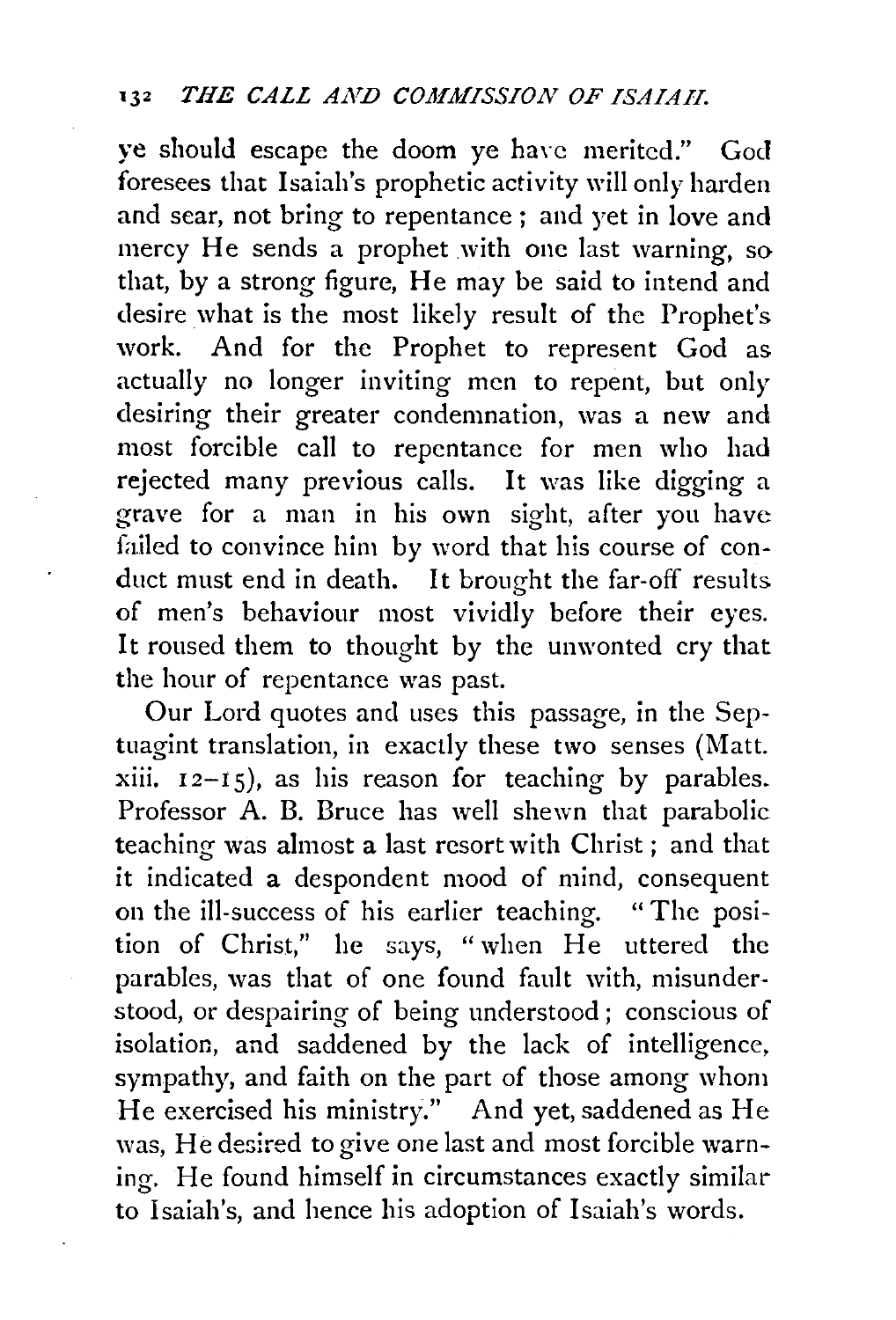The Prophet cannot venture to intercede for the people, nor does he dare to give vent to his sorrow over the need of this stern message save by the words, " How 1ong, Lord?" How long shall I have this painful and fruitless duty to perform ? And the answer is at the same time the most telling description of the coming ruin (Verses  $11-13$ ).

> Till cities are lying waste with no inhabitants, And houses with no men : And the land is laid waste and desolate, And Jehovah has removed men far away, And the forsaken space in the midst of the land is great: And if there be still in it a tithe, Then it again shall be to consume. Dut like the terebinth or the oak, Whose stock remains when they are cut down, Its stock shall be an holy seed.

A great succession of desolating judgments was to come upon the nation-by what agency, is not said ; but no doubt foreign invasion is what the Prophet chiefly thought of. The nation would suffer a series of reverses in war, till, at last, the cities should be all untenanted, and the majority of the inhabitants carried away to other lands, according to the colonizing principles then in vogue. And if there should be left a tithe of the inhabitants, then .over these also should the sword pass ("it shall again be to consume ") ; and but a fraction of even of this tithe would be found fit to be spared. Dut the intention of the sifting process was merciful. It was a necessary step in God's plan of purifying and redeeming the world. And as, when an oak or a terebinth is cut down, there still remains its stem in the earth, from which young and healthy shoots may again come forth ( $\int$ ob xiv.  $7-9$ ); so there shall be left a root or stem of Israel that shall survive VOL. XI. JIT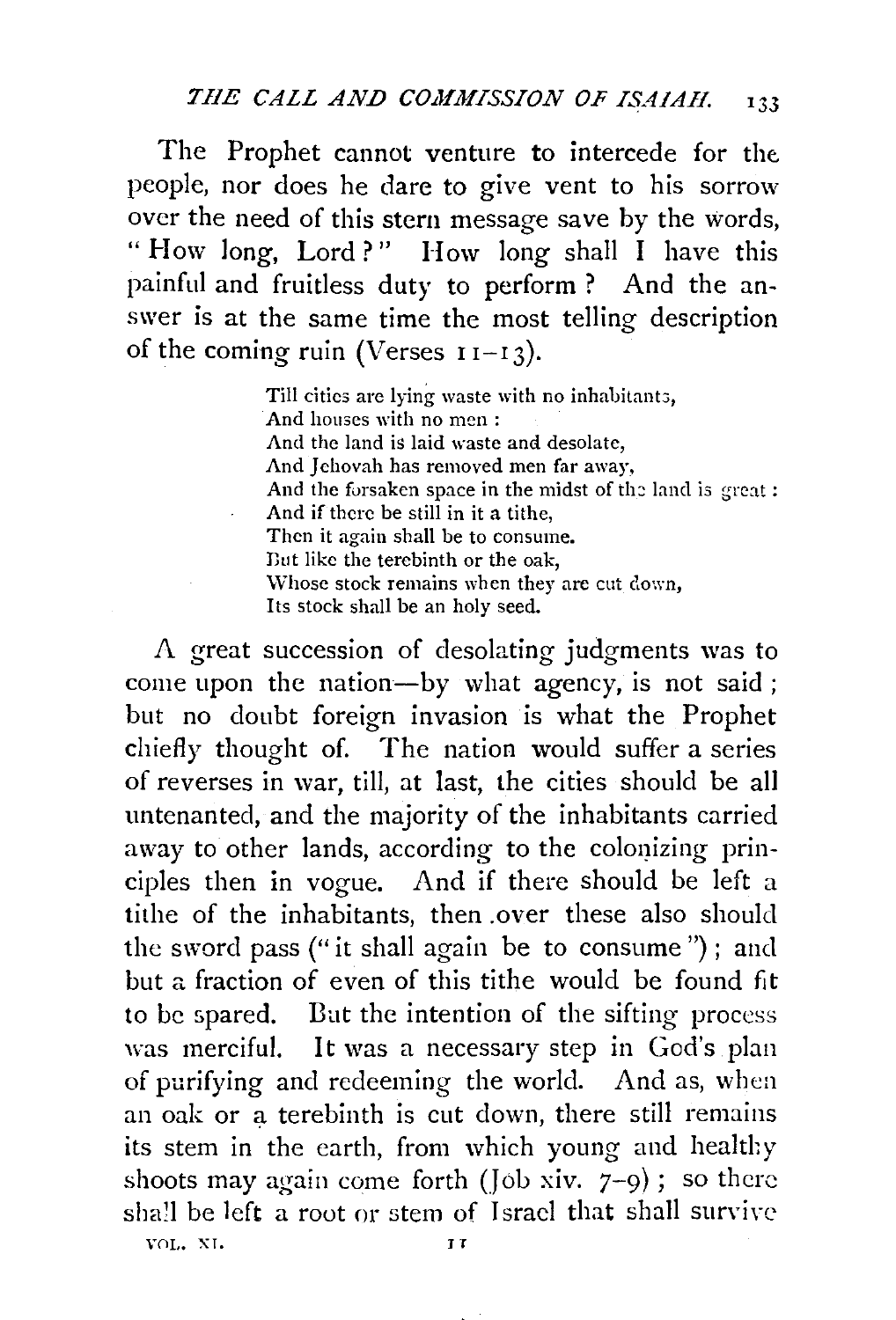this cutting down of the goodly national tree; and this stem shall be "an holy seed," the beginning of a redeemed and sanctified kingdom of God.

The question, what events of the subsequent history are here prefigured, though it is one most commonly asked regarding a prophet's words, is one that least deserves consideration. It *is* worthy of notice that in the above Verses the Prophet does not seem to care so much about describing the special features of the coming judgments-the when, how, and where of each-as about emphasizing the fact that there will be severe and repeated judgments. His business as a prophet is the announcing of the great principles of God's government of the world with a view to redemption. He gives anticipations of the coming history only as to its *principles*, not as to particular events. Or at least he gives anticipations of particular events only in as far as they are needed to bring out the principles. He simply sketches, with a few bold strokes, the grand outlines of the Divine plans for redemption, or of some part of them. The essence of the present prophecy is this : Israel is the chosen seed of the universal kingdom of God-the redeemed and glorified humanity of the future. The hope of true religion is bound up with her. But for the present she has sunk into ungodliness and careless worldliness, and is unfit for her position. Judgment must weed out of her all those elements of opposition to God, in order to leave at last a real "holy seed." Success and weaith have brought ungodliness, and poverty and distress must restore them to righteousness. We do not suppose that the Prophet means to say that all the *wicked men* will be removed into captivity, and the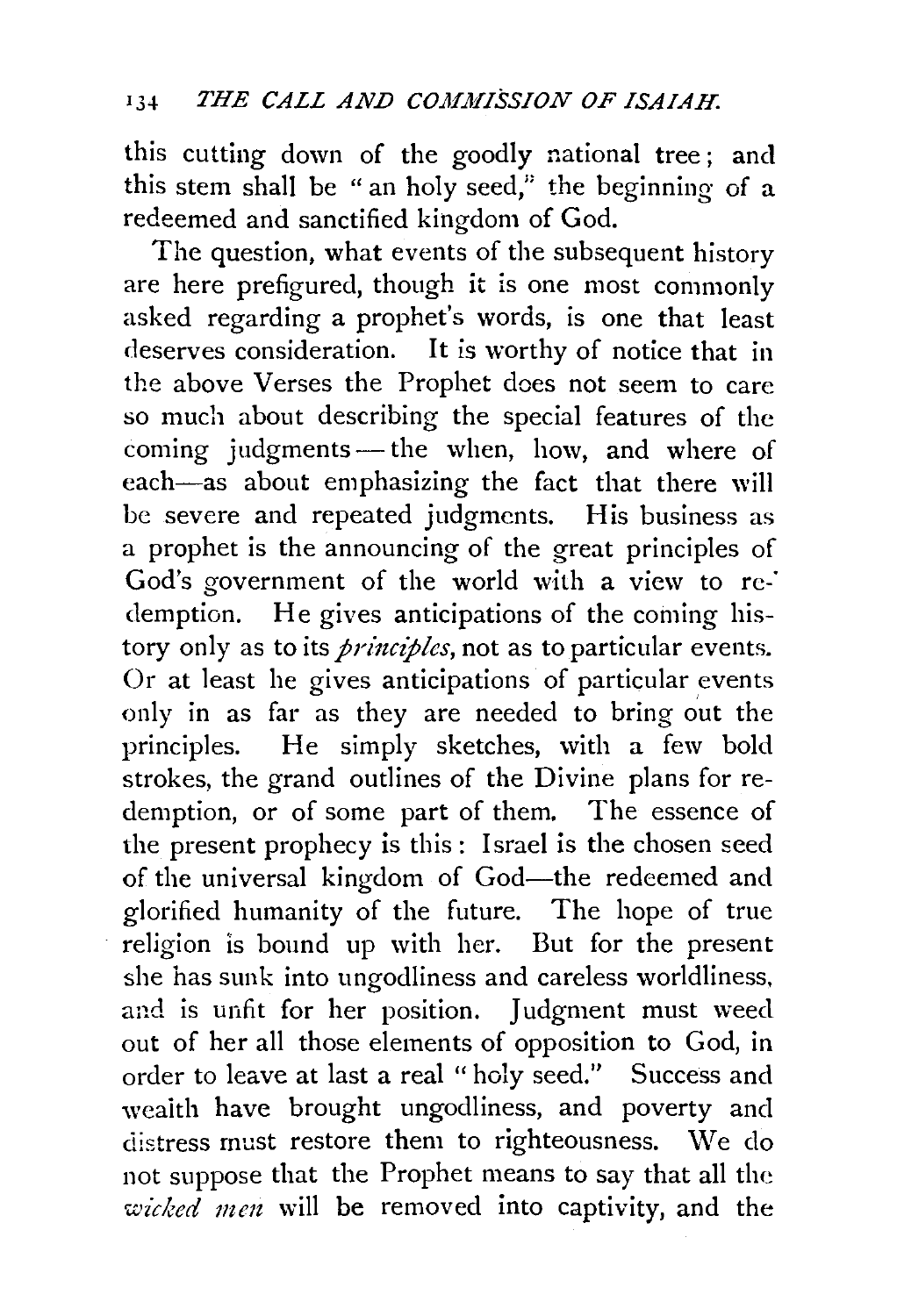*good men* only left. (See on the contrary Jer. xxiv. 5-7.) He is dealing with the nation as representing the kingdom of God, and means to say that the coming judgments will weed out the worldliness and carelessness that prevail at present, will deepen true spiritual religion in Israel, and fit her to be the centre from which the truth and grace of God shall go forth to all the world.

The message came in the last year of Uzziah's reign, when for fifty-two years great prosperity had prevailed. Uzziah had been a warlike and successful king. He had subdued and rendered tributary several of the neighbouring nations,  $e.g.,$  Philistines, Arabians, Mehunims, Ammonites (2 Chron. xxvi. 6-8). He had encouraged husbandry by digging wells and erecting .towers to protect the peasants irom marauders *(Ibid.*  Verse 10). He had strengthened and beautified Jeru- .salem with noble buildings *(Ibid.* Verse 9), had created .a large standing army *(Ibid.* Verses 11-1 3), and collected immense stores of the *matiriel* of war, including newly invented projectile engines *(Ibid. Verse 14)*. Moreover he seems, from his having rebuilt Elath, to have revived Solomon's commercial enterprise, by sending fleets to Arabia and India (2 Kings xiv. 22). No doubt, therefore, wealth and luxury abounded ·during his reign, and had produced their usual effects· on the people. \V orldliness and carelessness spread, .and true religion declined.

The invasion of Judah by Rezin and Pekah, seven-.tecn years after this ; her deep humiliation by Sennacherib forty six years after this; and the captivity under Nebuchadnezzar, were all fulfilments of this ,prophecy. That is to say, they were instances of the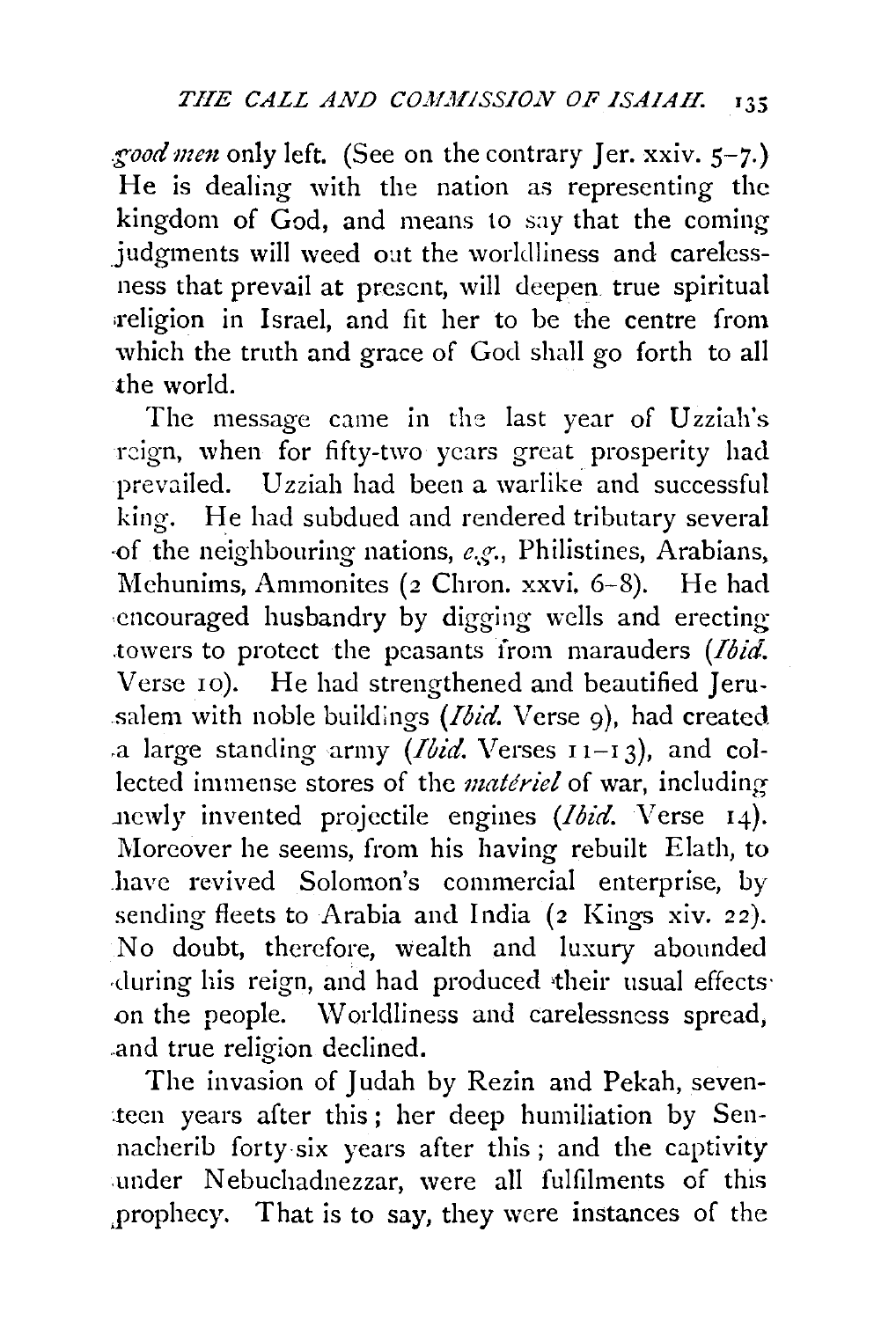principle here laid down. They were cases in which worldliness was checked by judgment and suffering. and true religion deepened and revived. Prayer to God and faith were the chief weapons of defence against Sennacherib (2 Kings xix.; Isa. xxxvii.), and the wondrous Divine protection of Jerusalem at that crisis attached the people more to God. The captivity. again, broke for ever the bonds of tradition that had made them cling to the unlawful ancestral worship of the " high places ; " and it also rendered religion morespiritual and less ceremonial. Nor did the fulfilments. of this prophecy cease with Nebuchadnezzar. We are quite justified in seeing in the repeated "consumings" of the tithe that returned, under the Syrian kings, and later under the Romans, on to the last catastrophe,. but a still more distant succession of fulfilments. Each of these materially contributed to free the true religion. from various temporary states of disease. Each broadened and deepened it; and at last the final fall of Jerusalem and of the nation was the means of de-Judaising Christianity, of putting an end for ever to ceremonial worship, and of opening for the new "holy seed," the Church of Christ, a course of glorious development.

Finally, let us remember that the Old Testament prophecies have their "fulfilments" even beyond Israel. Although given to Israel in the first instance, and expressed in terms derived from the form in. which the kingdom of God existed in Israel, they arenot instructions for Israel alone: they are not predictions of definite bits of future history, so that, \vhen fulfilled, they either become obsolete altogether, or sink into mere seals and evidences of the Divine cha-